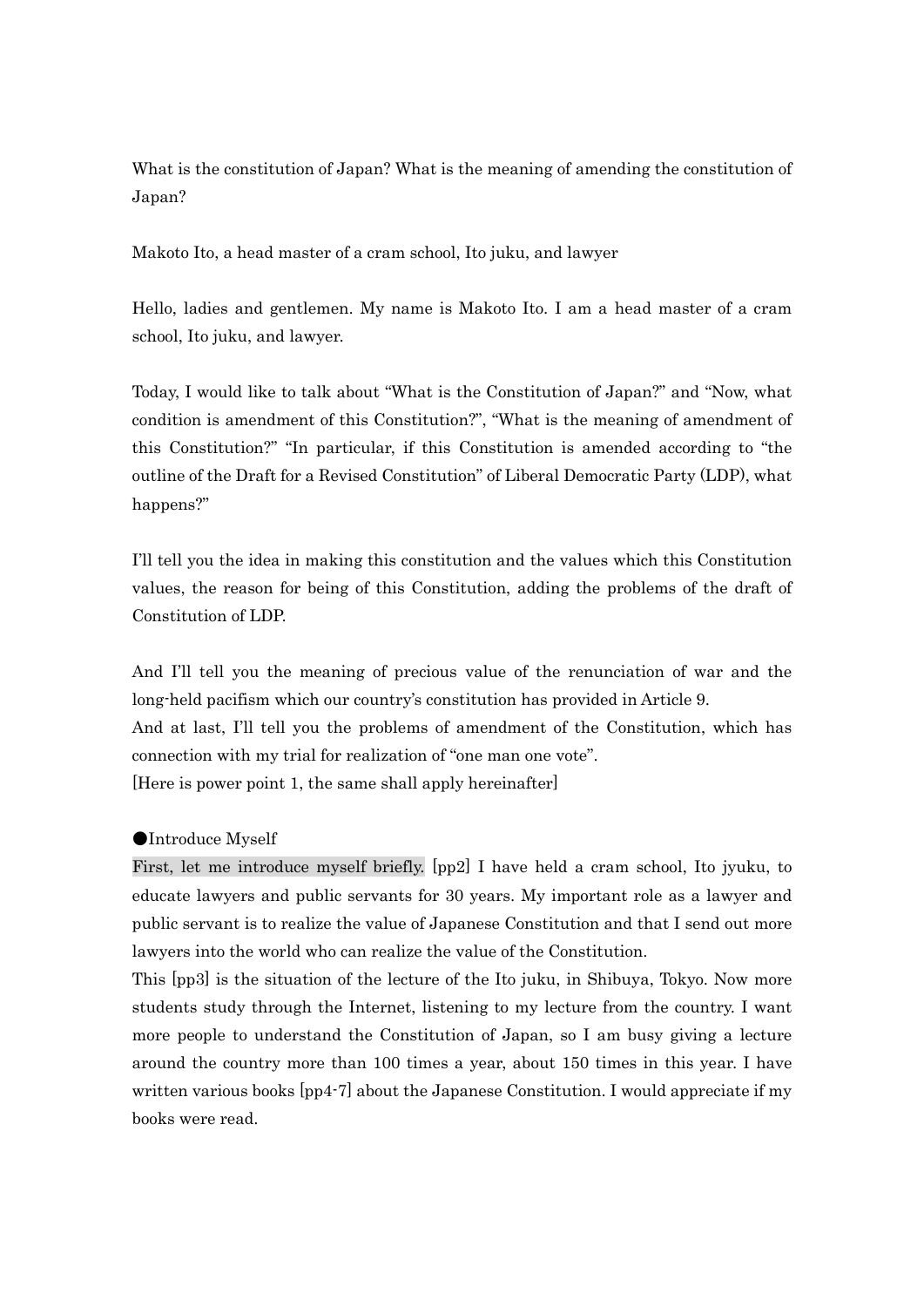### ●Why is the law right?

Then I'll tell you the reason for being of this Constitution. We follow our law. Why should we follow it? [pp8] We follow our law, for it is right.

Why can we say it is right? Because the law was made according to the opinions of many people of the country or the age, it is right, we can say. Our country is democratic and the sovereignty of the people, the law made by the opinion of many people is right.

In old times, the criterion for the right was different. Because the Emperor, or the King in other country, made the law, it was right. It was called the Imperial Sovereignty, or sovereignty of the king.

Japan is "the sovereignty of the people" and the law by the opinion of many people is right.

Then [pp8] if the law is made by the voices of many people is it always right?

Unfortunately, it is not always right. Being confused by all kinds of manipulation of information or by the atmosphere, by the immediate interests, we can make an error of judgment. Human being can make an error.

Human being is not complete and can make an error. Even if the majority of people agree, people can find it mistaken afterwards. Human being has experienced such situation all over the world.

The most famous example is the Nazis in German, the era of Adolf Hitler. The people supported Hitler enthusiastically but Hitler massacred Jewish person and did the many cruel things behind the scene, as you know. But the people supported Hitler enthusiastically.

The next example is the United States of America. In 2003, the country began to start the Iraq War. Overwhelmingly, the people supported the war US former president George Walker Bush addressed. What was the reason for the war? The reason was: weapons of mass destruction were being hidden in Iraq: There were connection with terrorist in Iraq, that was terrible and we must beat The President Saddam Hussein to death. But considering afterwards, they find them all untruths. Many people supported the Iraq War by the untruths.

The last example is Japan. In the last war, Japanese people and the mass media also were made believe the untruth information of Announcement from the Imperial headquarter and were tricked by the information that Japan continued winning or this war was fight for justice, and sent out the soldiers to the battlefield waving a flag.

Beyond the ethic group or age, human being can make an error unfortunately. They are weak, not complete creature. So it is very important to govern by the voices of the many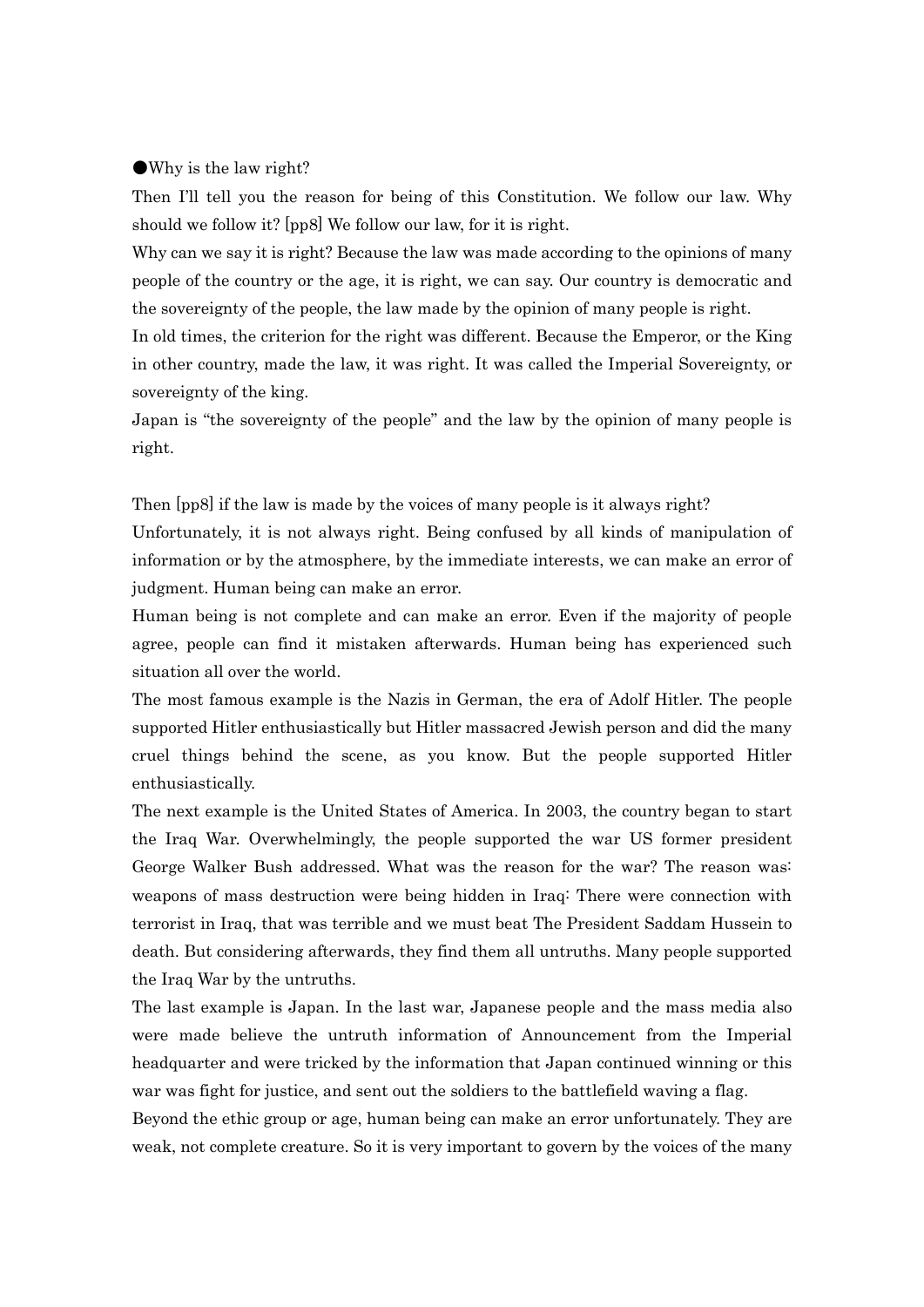people of the age.

But the opinion by the majority is not always right [pp9] and it must be applied the brakes to. And there must be the value, which we must not deprive regardless of the voices of the majority. The precious values we must not deprive are human rights and peace which are provided in advance in "the Constitution of Japan".

This "we must not deprive regardless of the voices of the majority" means we must not deprive and do regardless of the law made by the voices of the majority.

That is to say, Even if there are the opinions of the majority, what we must not deprive is human rights, what we must not do is to start a war and we should keep the rights for peace. This is the Japanese Constitution that includes the rights, which were written in advance when people were calm.

●The idea of "Constitutionalism"

As this shows [pp10], the idea to apply the brake to use of power by Constitution is called "Constitutionalism". Originally the idea was created in Great Britain. When the King of the England despotized, the then peers created the idea to apply the brake to the despotism and to defend their privilege. This idea is called Constitutionalism, which means politics by the Constitution.

Now the society is democracy and it means that we must apply the brake to political force we made or politics based on democracy, not that we must apply to brake to power of the King.

Democracy is not all right. As democracy can sometimes make an error, we must apply the brakes to democracy by the Constitution. This is the idea of Constitutionalism.

Today, the important meaning of idea of modern democracy is that we must apply the brakes to political force by the Constitution regardless of one reflecting the opinion of the people or political force under the pretense of the people.

That is to say, our country is the state of Democracy with Constitutionalism.

 $\bullet$  the difference between the Constitution and the Law of Japan

The law is made by the state [pp11] and restricts the freedom of the people to maintain a society or public order. On the contrary, the Constitution is the tool to restrict the state. The Constitution restricts the state to defend the freedom of the people. The law and the Constitution are completely opposite.

In other words, who must observe the law or the Constitution? The answer is completely opposite.

While the law tells the people to observe, the Constitution tells the State to observe and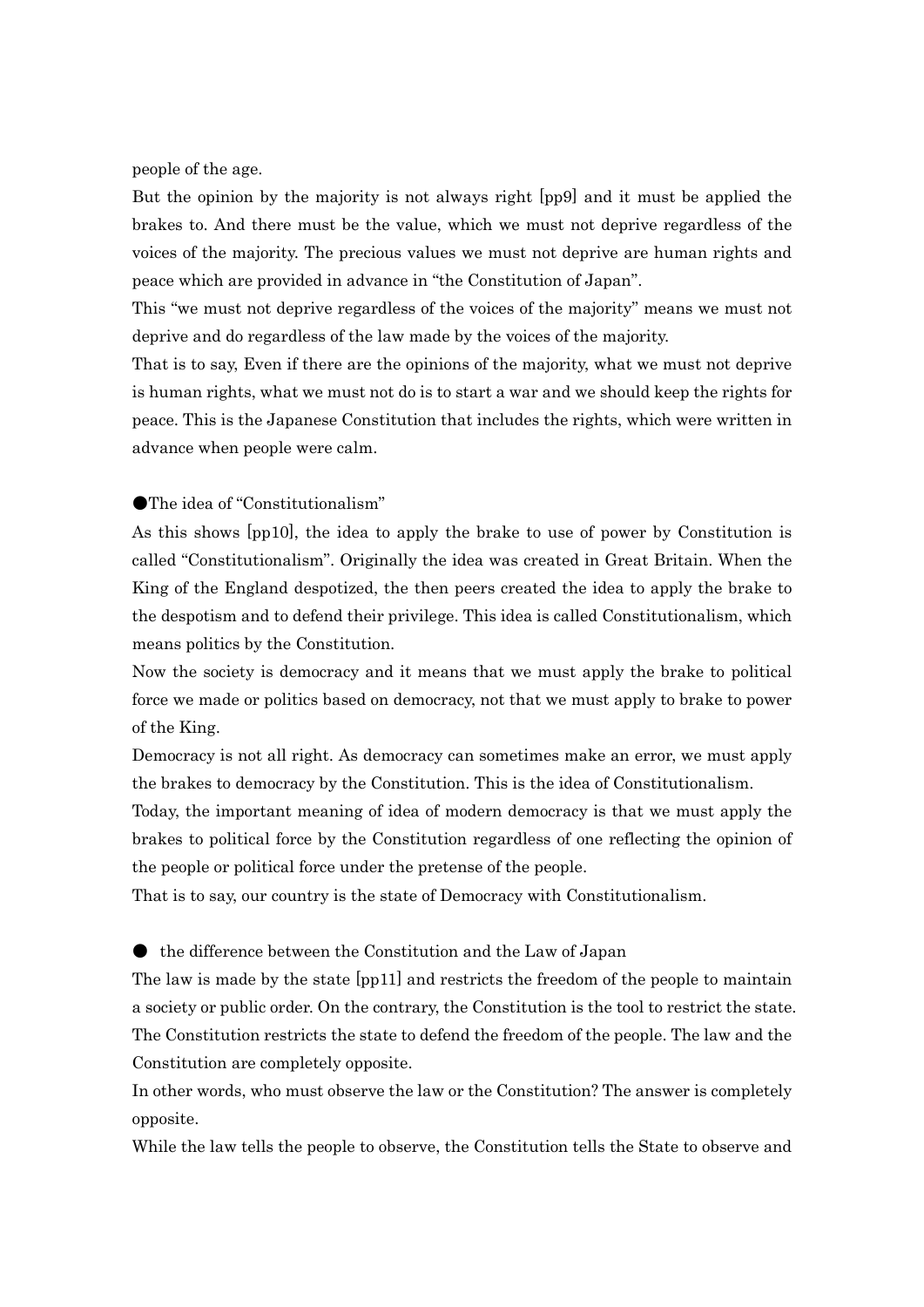is the tool for the people to restrict the state.

The state or government is the state that we made artificially as the primary with power. Culture or history or heritage should not be included in the State. The state is the meaning of the state or the government in English, not the rich country we say "our country" or my home which remind me the mountain and the river, nature or culture and history and heritage. The important role of the Constitution is to restrict the state.

●There is " Japanese Constitution" to defend the human rights.

Culture or history or heritage should not be included in the Constitute. They are not the Constitution's role. Why should not we include them in the Constitute?

Each one has an idea about culture or history or tradition and they are different. A sense of values of Japanese excellent culture or heritage is different individually. If the state decides that particular culture or history or heritage is right or good, and forces to defend it by providing in the Constitution, it will remove the people who can not agree with them.

And the State must not include anything concerning a sense of values in the Constitution.

What is only the common sense of values for all the people? Even if people have a different sense of values of culture or history or heritage, the only one is human being.

All people are human beings and we can share that we should value human rights, the right admitted by the human being. It is the Constitution that is a tool to restrict the state and to defend the right.

I am telling self-importantly about the Constitution in front of you now, but I thought that the Constitution is the boss of the law until I was in my mid-20s and the most fundamental law that we have to observe. It was a terrible mistake.

We do not have the duty to observe the Constitution.

We are on the side of the making the state observe, not the side of observing. Firmly the Constitution is the law that restricts the state to defend our human rights.

Constitution is defined [pp12] that the law restricts state power to defend human rights and rights and freedom of the people. The aim is to guarantee our human rights. I'll tell you repeatedly, the law [pp13] is the brake for the people, and restricts the freedom of the people or binds the people to maintain social order. On the contrary, the Constitution is the brake for the state, and controls the state power to guarantee the human rights of the people. It is natural that many provisions of human rights are included in the Constitution.

If many duties were included in the Constitution, it would degrade to the law, not the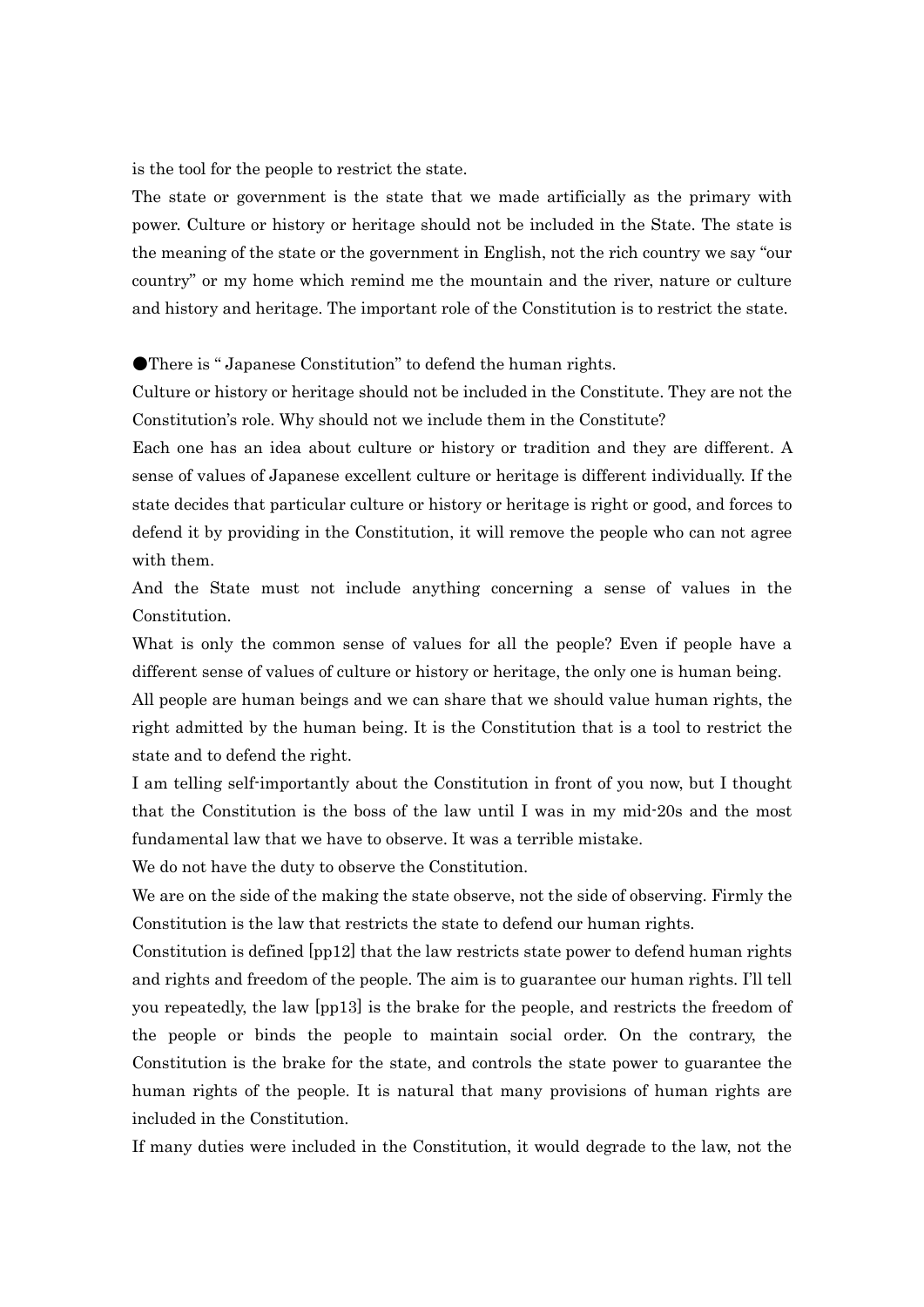#### Constitution.

To impose duties to the people is the law's work. So as not to impose the duties too much, to defend the right or freedom of the people is the Constitution's work. It is natural that many provisions of human rights are written in the Constitution.

There are three duties in our Constitution: liability of pay taxes and obligation to educate children, obligation to work. The real duty is liability of pay taxes, I think. Actually, liability of pay taxes does not have to be included in the Constitution. The only six countries which include liability of pay taxes in the Constitution is Russia and China, South Korea, Japan, Italy, Spain. The Constitution of the Unites States, Great Britain, France and Germany does not include liability of pay taxes. It is the law's work of the tax laws.

The Constitution is the law to defend the rights and human rights of the people. If many duties were included in the Constitution, it will not be the Constitution, the only tool to bind the people.

### ●The LDP Proposal for Constitutional Revision

But the Outline of the Draft for a Revised Constitution of LDP [pp14] suggests that, besides the three duties, the Constitution imposes newly as many as ten duties such as: obligation to defend our country, obligation to respect flag of the rising sun and kimigayo, obligation to secure the territory and resources and obligation to obey public benefit or order.

The Constitution will be a law imposes duties to the people like this, not the Constitution. The idea of the outline seems to denial the Constitutionalism.

I'll tell you one more time [pp15], the Constitution is not the law that people must observe. It is the tool for the people to bind the State.

This is showed clearly in the Article 99 of the Constitution. [pp16] It says that The Emperor or the Regnant as well as Ministers of State, members of the Diet, judges, and all other public officials have the obligation to respect and uphold this Constitution. This shows the true essence of the Constitution that the people have no duties to observe the Constitution and only the politicians have duties and responsibility to.

But Article 102 of the Outline of the Draft for a Revised Constitution of LDP [pp17] said "All the people should respect this Constitution".

If the outline passed, the people would have to observe the Constitution and more than ten duties in the Constitution. This would change into the law that the state imposes duties and say "follow this" to the people.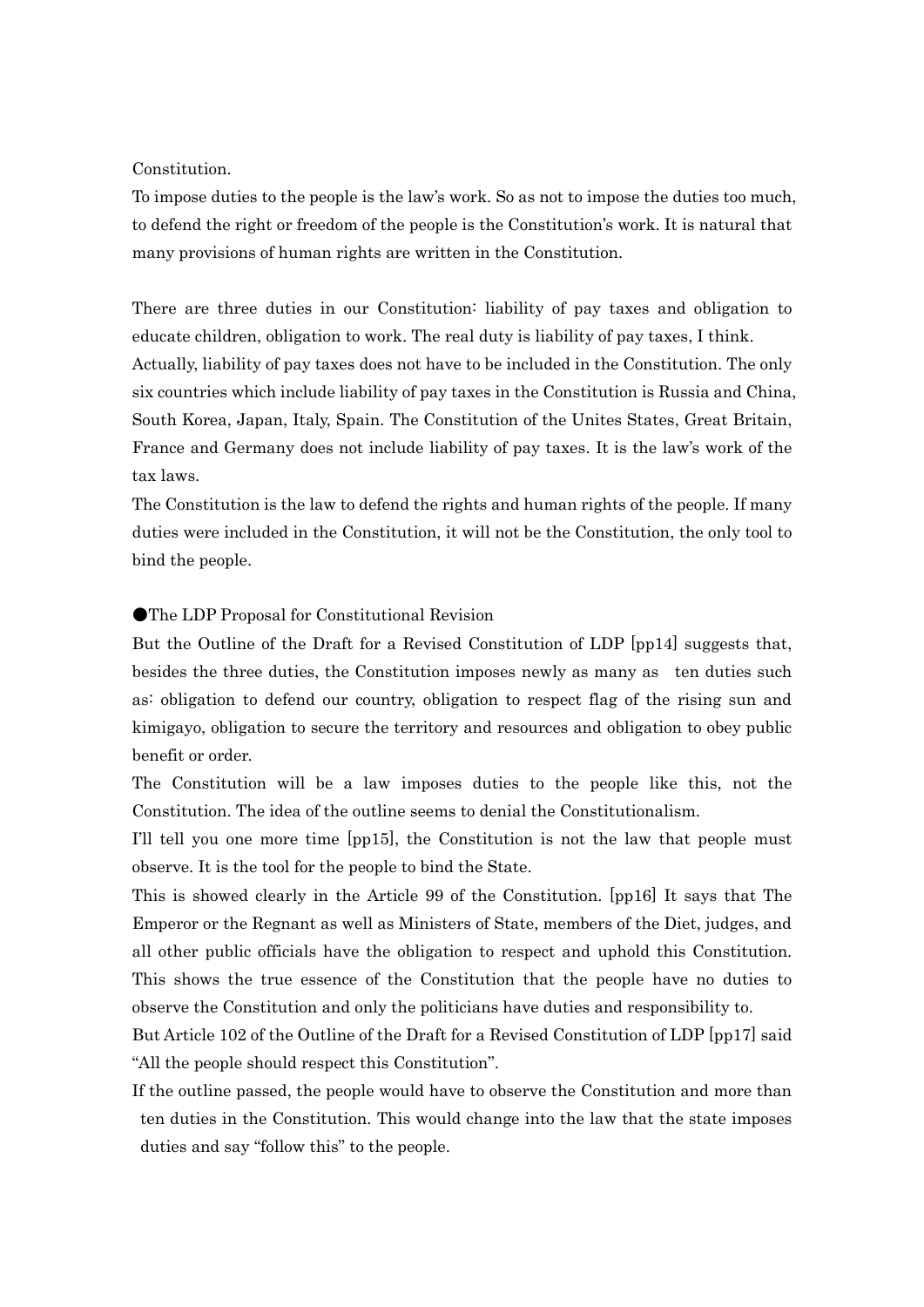Surprisingly, the outline says [pp17] "Member of the Diet, and Minister of State, judge, all other public officials have the obligation to uphold this Constitution" and emperor or regent is deleted from there.

It means emperor or regent do not have the duty to observe the Constitution. Emperor or regent is ranked as existence that is over the Constitution or stands aloof from the Constitution. This is horrible thing.

The true essence of the Outline [pp18] is that the Constitution is changed into the tool to restrict the people, like the law, or it degrades to the law. It is not the constitution, which we call it the denial of the Constitutionalism.

The essential problem of the outline is that the Constitution degrades from the constitution for restricting the State to the tool for restricting the people.

●The preamble of the Proposed Constitutional Revision of the LDP

It is also showed in the preamble of the outline. [pp19]

First, the new preamble of the outline says "Japan has a long history and own culture and an Emperor, symbol of the unity of the people, over us". And it says "our country has overcome devastation of the last war or many disasters and developed and our country has an important position in the international society now" which is the self-praise, and it repeats Japan or the state, but the people do not appear until third paragraph [pp20].

It says "Japanese people defend the state and home ourselves, having pride and strong will", which means that something like a duty of the national defense is included, and "respect fundamental human rights", which means that the people must respect fundamental human rights. It is the state that respects human rights. It is human rights that the people insisted to the states. The real essence of human rights is not understood. And "value the harmony and family or society helps each other and form the state", which means the people is the parts or the tools to form the State.

Fourth paragraph starts the word of "we" and says "we respect freedom and rule, protect the beautiful territory and nature, and promote the education and technology, and develop the country by vital economical activity", which means that what we should do is to develop the state.

The last paragraph says "Japanese people establish this law here to hand down our heritage and our country to children for ever", which says clearly that the Constitution is established to hand down the heritage and the state.

The Constitution is established to hand down the state, not to defend our human rights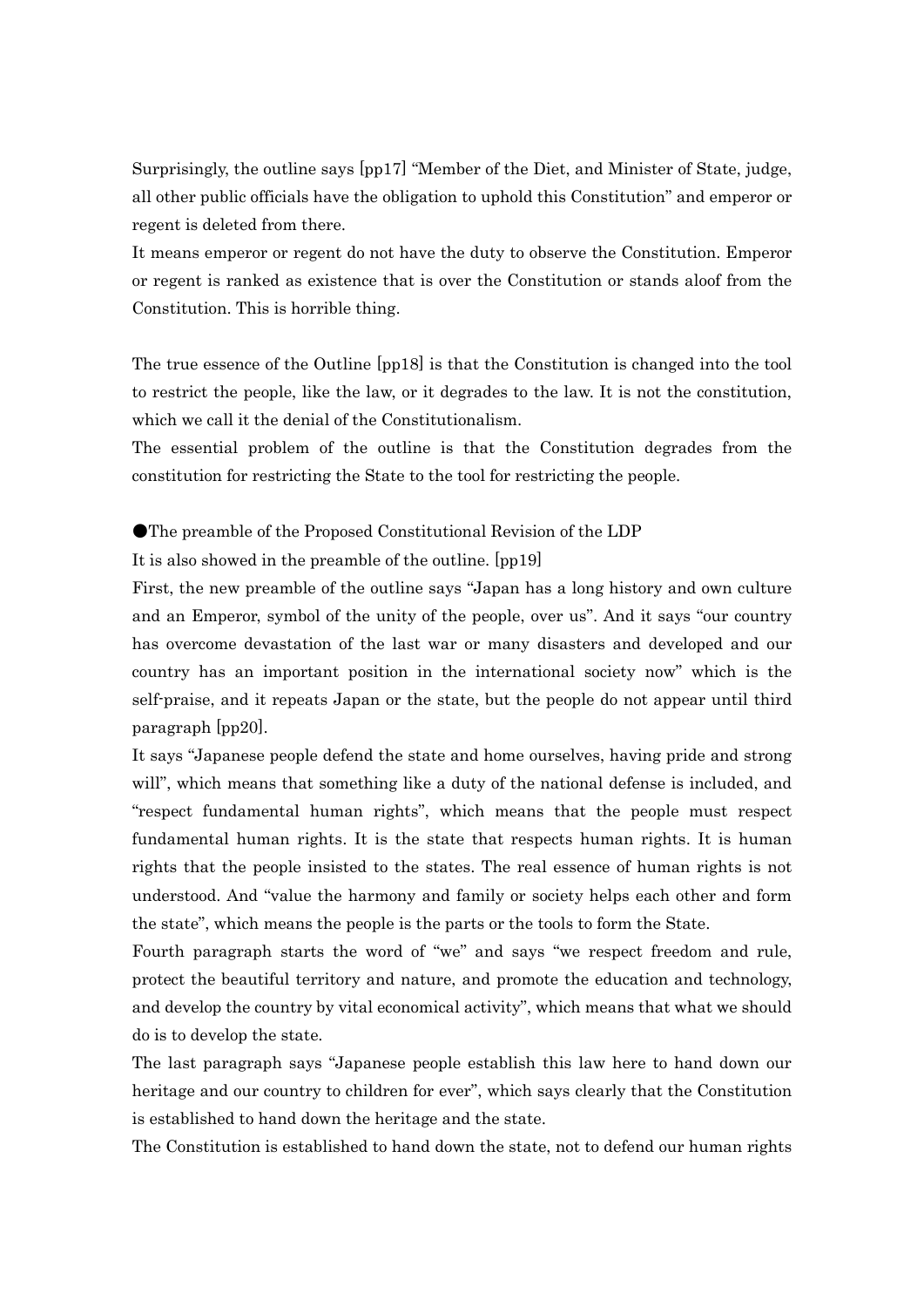or peace. There is the state in the heart of this idea. It is more important to develop or to strengthen the state than happiness or peace of mind of the people, which is the draft of Constitutional amendment.

## ●The Constitution

By the way, the Constitution [pp21] is defined that it restricts the state power to defend human rights. In other words, the role has spread and the Constitution restricts the majority or powerful person to defend the minority or the weak.

The present Japanese Constitution plays an important role that it does not permit the unfair thing to the weak from a powerful person.

There are various majority, powerful person or power [pp22]. In our life, the Constitution is important to defend the weak from the powerful person. There are various powers, not only the power but also violence or financial power, company, status, technical acknowledge. The constitution is the tool to protect the weak from the power. If you feel something is unfair, please remind of the Constitution clearly.

The relation between strength and weakness are, for example, a large company and employee who is unfairly fired by, an original contractor and subcontractor, a moneylender with much fund and ordinary citizen who is in various debts to. Actually the Constitution has a role that restricts the people with the power not to use power unfairly and defends the weak.

Now, there is an important point in thinking over the Constitution [pp23]. It is the imagination.

The imagination is the most important for us.

We should imagine that the majority can change to the minority and that we all have the strong points and weak points or symphathize others. This is the most important to understand the Constitution.

For example, there are the problems of Futenma military base or nuclear power station. I am the side of the majority and the people who live in Okinawa or near nuclear power station are the side of the minority. The majority can live by making the minority a sacrifice. This organization is strange. A teacher, Tetsuya Takahashi said so.

By making the minority a sacrifice, the majority exists. This is strange. It is very important to image, if you are the side of the majority, you think over the situation of the minority.

Though you may the side of the majority now, you do not know when you become a member of the minority. Your company may go broke. I am fine and telling you loudly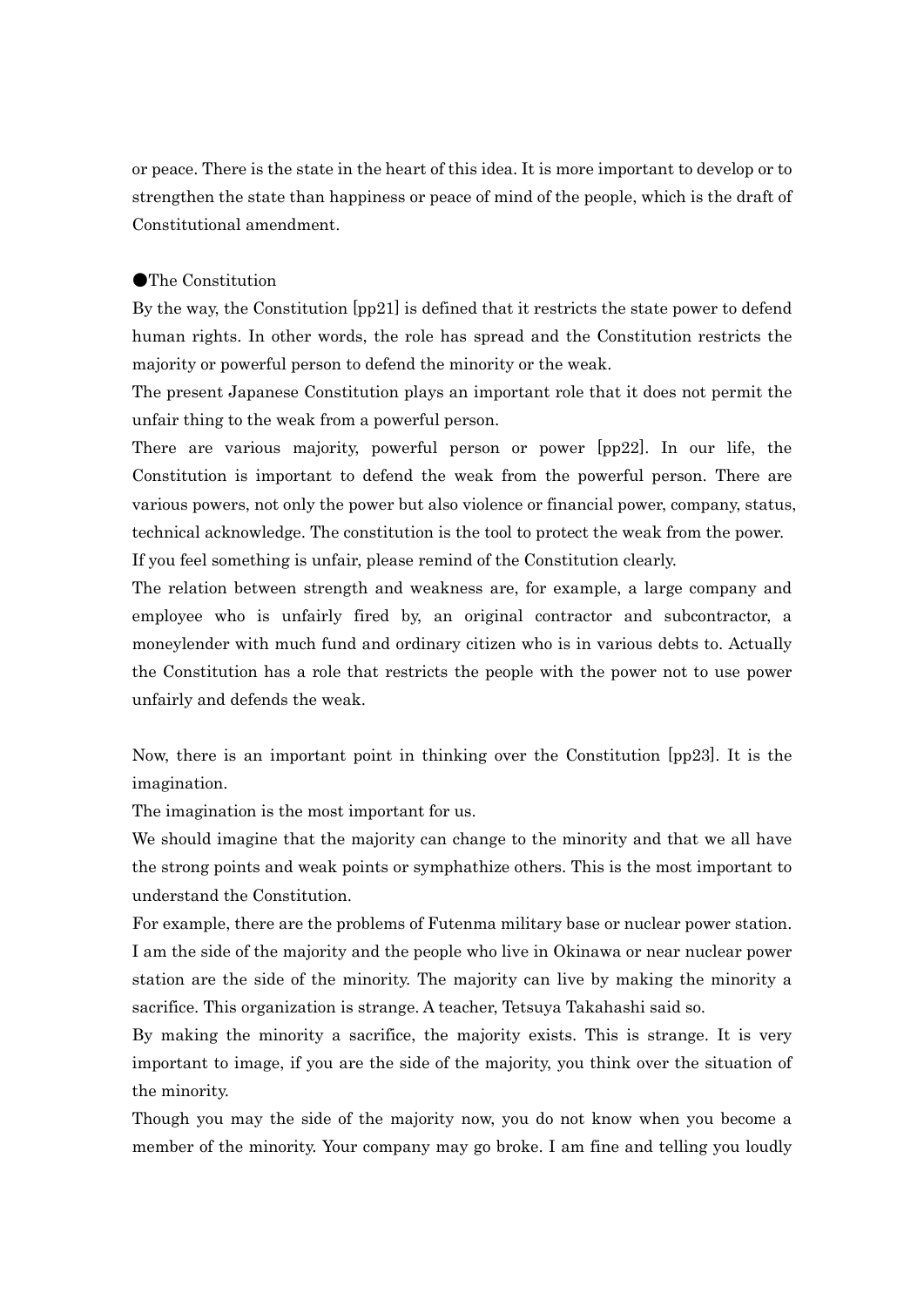now, but I will need a care as I grow old. The children with disability may be born in my family. We do not know when and what will happen in the future. There is the feeling of "if I were in trouble, you'd do the same, I hope".

Every one has both strong points and weak points. If I say I am Japanese, it is the majority. If I say I am physically sick, it is the minority. Thinking about the situation of the public servant, he or she may be strong and the majority in respect of the work, but he or she is the weak and the minority in respect of ordinary citizen or worker as it is said that the labor costs are high, and the labor cost should be cut and the number should be reduced.

It is very important to image that each one has the strong points and weak points to understand the Constitution.

●importance of "respect of individual"

[pp24]There is a value that Japanese Constitution values the most, it is called" "respect of individual". The idea of respect of individual [pp25] is that "all of people can live respected as individuals and having dignity as human being", in plain words, "to value individuals".

Every one should be respected in that every one is incalculable value. Each one is different but the same in that every one is worth living as human being. And the state exists for every one; every one never exists for the State.

In old times, people said it was excellent to sacrifice for the country and it was forced, many young lives were sacrificed in the war. Respect of individual means it should be stopped. The idea of respect of individual is that we should recognize every one should be incalculable value.

Another idea of respect of individual is that it is natural, or rather excellent, that every one is different individually. [pp25]

It is excellent that every one is different, and we should recognize each other. The society we aim is that we can live together, accepting the diversity of race or religion, of course, gender, thought or conscience.

We should recognize each other that every one is the same incalculable value, regardless of the difference of the rich and the poor, the physical condition, race, religion, gender, as long as a person exists.

We should recognize there is no one child who should not have been born in the world. The same person does not exist. The idea of respect of individual is that every one should be valued as individual or precious human being with personality and human dignity is should be valued as well as individual.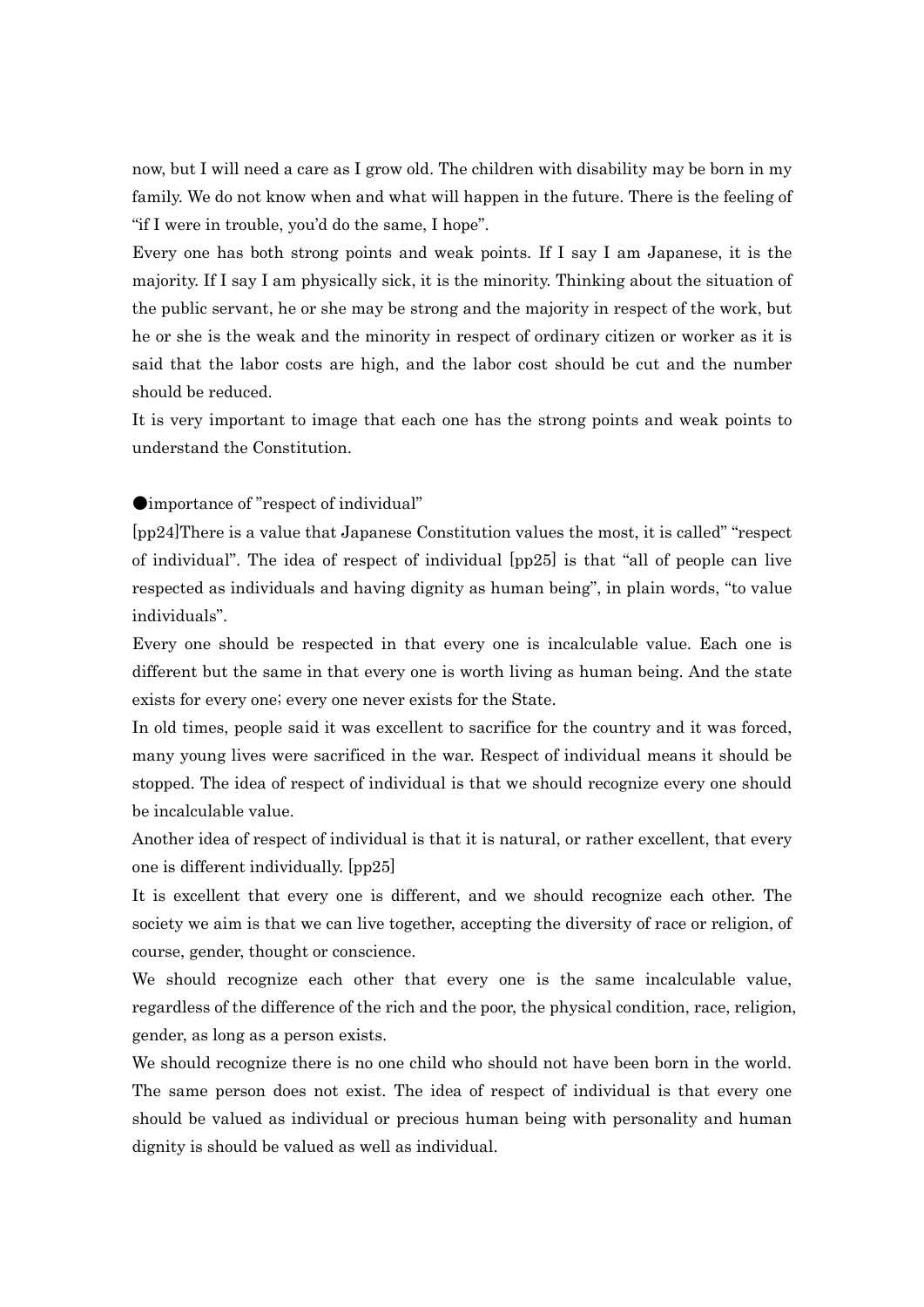Actually, "respect of individual" to value every one is the most important idea in the Constitution.

You may doubt it, as three principles occur to you. Three principles of Japanese Constitution are fundamental human rights, the sovereignty of the people and long-held pacifism or renunciation of war, as you know.

In fact, there is "respect of individual" in the root of them. Human rights are important, the root is that we should value individual and respect humanity. The root of the sovereignty of the people is that each one should be precious and we should govern by the voice of individual. The root of the renunciation of war is that the war breaks down the individual humanity and we should renounce the war.

In short, to respect individual leaded to three principles of respect for human rights、the sovereignty of the people and pacific.

In that meaning, "respect of individual" Article 13 of this Constitution is the most basic value and the point of the Constitution of Japan.

●"Respect of individual" is denied by the Outline of the Draft for a Revised Constitution of LDP

But the Outline of the Draft for a Revised Constitution of LDP [pp26] denies this "respect of individual". The outline says that "all the people shall be respected as people". This "people" means abstract "people", not concrete individual. Individuals with personality are put together and the outline does not take notice of individual. In short, it respects vaguely abstract "people", not the individual existence with different personality. To respect the group of the "people", not "individual" means that there is the idea in the root that the group of people, if I say further, the group of the family, the area, the society, the state is more value than "individual".

The outline treats the "people" all together rather than suggests that we should recognize the difference of the individuals. Each life is irreplaceable as we value the individual's life and respect each person as the individual. If the individuals are treated abstractly, it is seen as the thing, article for consumption.

In the war, the life of soldiers is treated as article for consumption like a bullet. It is thought over that how many soldiers will die and be needed, as well as how many bullets will be needed. This idea is the same with the outline.

If the individuals are treated as the abstract people, not the concrete person with irreplaceable life, the damage or the sacrifice of hundreds of people, thousand of people, or tens of thousands of people, are unavoidable to protect the state, we can say. By saying the people, not the individuals, the situation is very different. [pp26]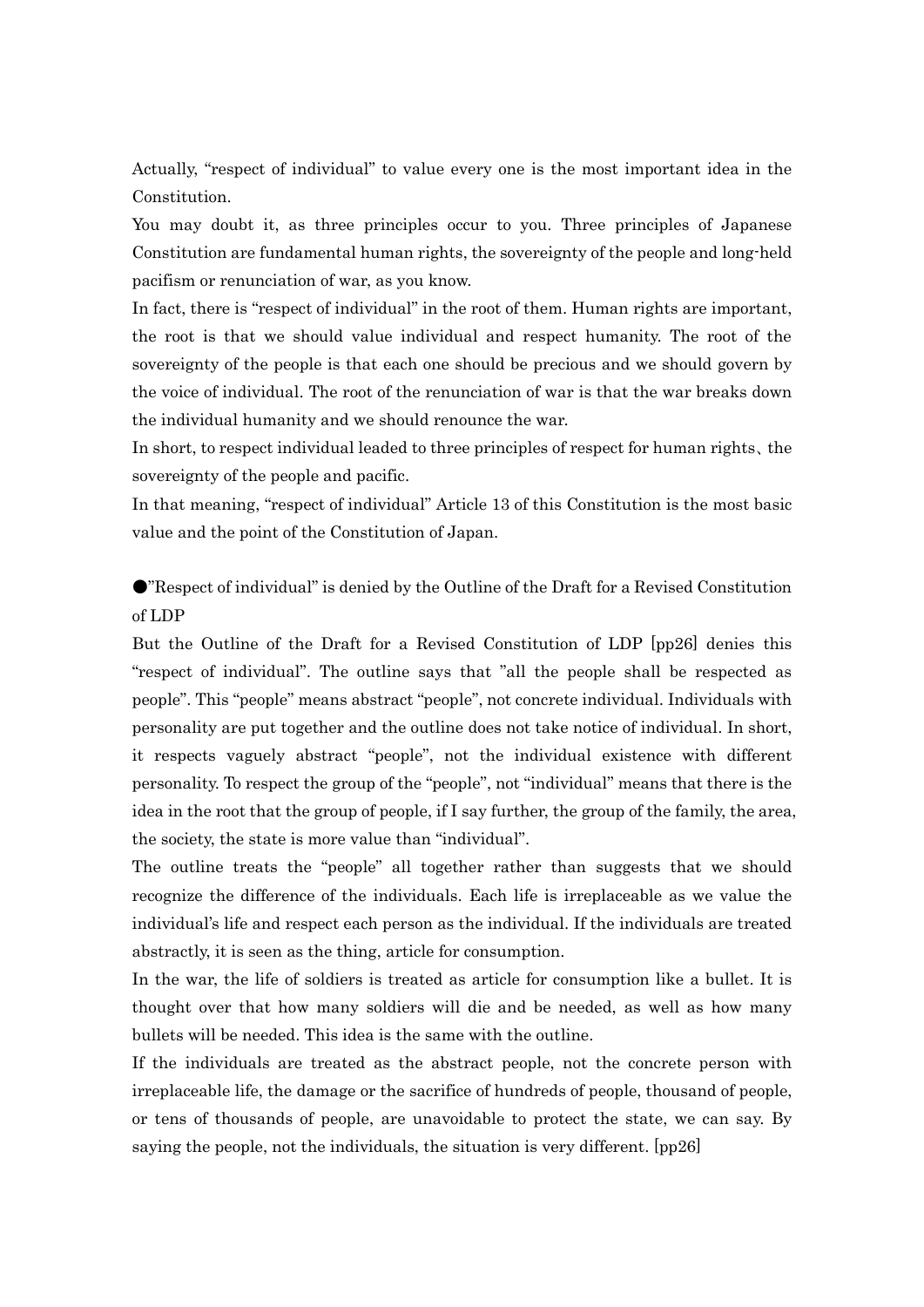I do not approve of this. It is the essence of modern constitution to respect the person as a concrete individual but the outline stops this.

●Is "public benefit or order of the public" more important than human rights? Article 12 of draft of amendment says this about human rights. [pp27]

The red parts shows "shall realize freedom or rights and responsibility or duty go together, and shall not be always against public benefit or order of the public", or the Constitution admits that human rights is always under the public benefit and order of the public, and crashed by them. It is "always". What are they? As you may image something like order of the society, they are not.

The public benefit and order of the public mean the national interest and the order which the present state decides. For example, if the state decides to propel nuclear power station as a national policy, the action against the order, such as opposition to it or objection to it, is not permitted.

It is awful that human rights are permitted only under the public benefit and order of the public. The Constitution would turn back to the era of Meiji constitution.

In the Meiji period, various human rights were restricted by the word of peace and order and the Maintenance of the Public Order Act was made. The constitution that human rights are restricted by the public benefit and order of the public is equivalent to the Meiji constitution.

The Maintenance of the Public Order Act [pp28] does not appear suddenly. Article 21 of the draft of amendment of LDP includes this words, "an activity against public benefit or order of the public" is not admitted to do.

The action, such as to criticism of the government, defense policy, or military policies can not be admitted. Actually the society will become very uncomfortable and stifling by these articles.

Additionally, [pp29] Article 3 of the draft of Constitutional amendment of LDP imposes the duties to respect the flag of the Rising Sun as national flag, and Kimigayo as national anthem on the people. As I mentioned before, I want to stop forcing duties about particular culture and history, heritage. It is not the essential work of the Constitution. There are various ideas with respect to the flag of the Rising Sun or Kimigayo, and it is good in a freedom society. But we are denied our individual opinions and imposed the opinion by the state. That is wrong.

●There are various "forcing" in the draft of Constitutional amendment of LDP There is many more forcing in the draft [pp30], such as denial of every suffrage for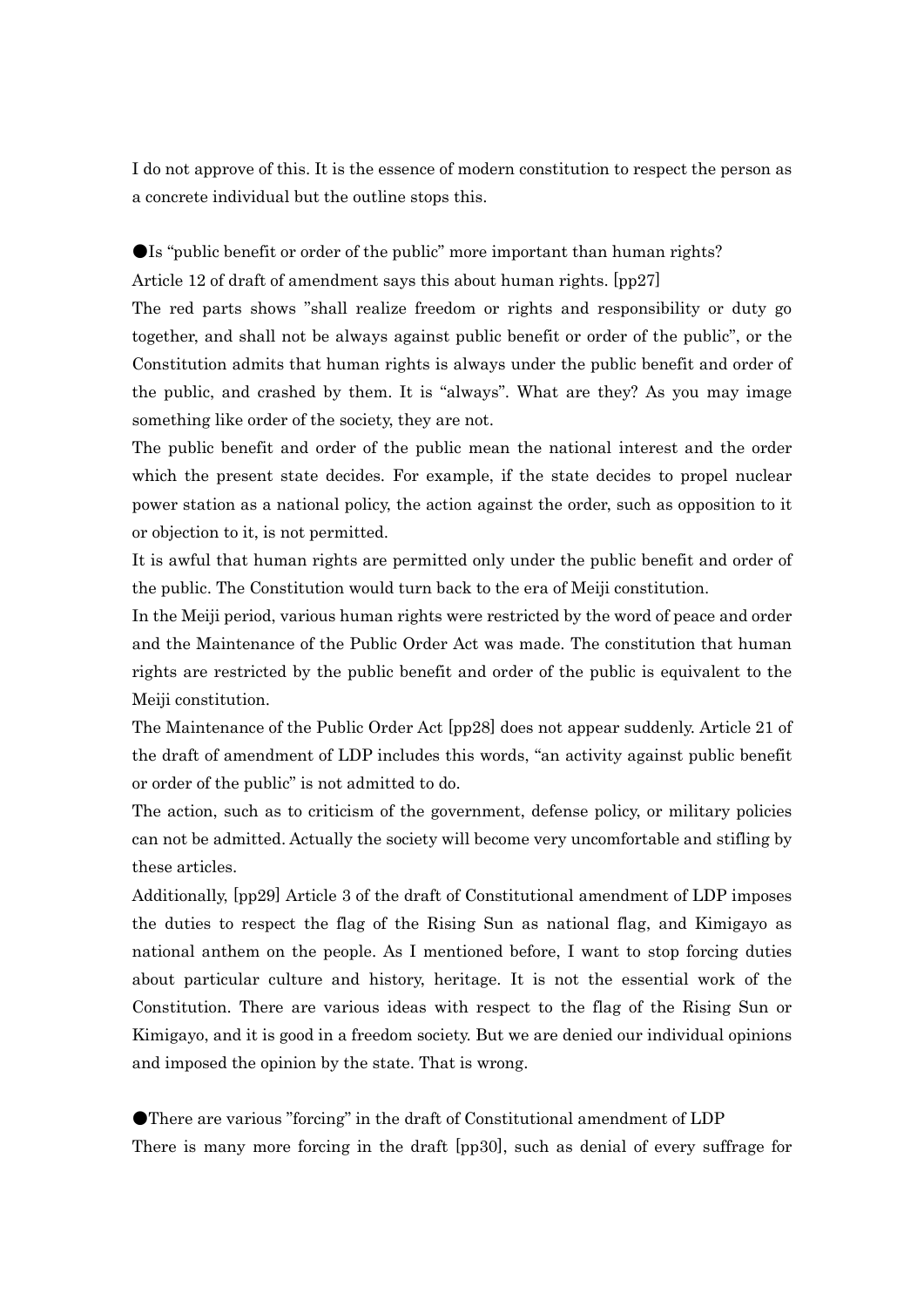foreigners. The suffrage, not only the center but also the district is denies by the Constitution.

And the exception of the separation of religion and politics is admitted. For example, the prime minister can visit Yasukuni Shrine formally in a dignified manner. And the article of positive purpose restrict of freedom of establishment, a little difficult word to understand, is deleted. The article is the restriction for the powerful person to revise the disparity. For example, a large-scale supermarket is restricted to expand to the country side by the Constitution but the article deleted.

Moreover, Article 24 includes "obligation to help family". It is natural that a family helps each other and it is the world of morality or logic. Why is this duty included in the Constitution?

The duty included before "right to life" Article 25 and the reason is why the duty is included in the Constitution that the state rejects an application for the welfare. When the application is made, the state says "First ask your family for help" and pushes it back. The reason for the rejection of the application is included in the Constitution.

And the state tells the people to respect the family and decides a model or standard of the family, composed by a father, a mother, and two children. If a family suits the standard, the family receives good treatment in tax system, and the fixed family is forced directly or indirectly.

Nowadays, there should be different families, for example, families register the marriage registration or do not register it, or families are composed only by the men or by only the women, only one person, with foreigners. The present Constitution admits the diversity of the lifestyle but the constitution by the outline denies it and decides and forces certain "family". This reminds me of the system of the "home" in prewar days.

The people, all of us, are forced something like the idea that "family should be this" and "home should be this" and something like the idea that this country is one home of the family of the emperor, the emperor is the zenith and the head of the family and patriarchy ,and we are the end of the family. It is the duty of "family".

[pp30] the outline says to protect the people abroad. Various wars, such as Santo Shuppei Shanghai incident at the era of the Meiji constitution are happened under the name of protection the people abroad.

Consideration for the victim of crime is also important, of course. But if this is included in the Constitution, essence of the criminal action will really change.

And the basic legal rights of labor of public servants could be restricted freely by a law. Different human rights are restricted like this and the society becomes stifling. The thought or idea is that the people must obey the policy the state decides: obeying it, the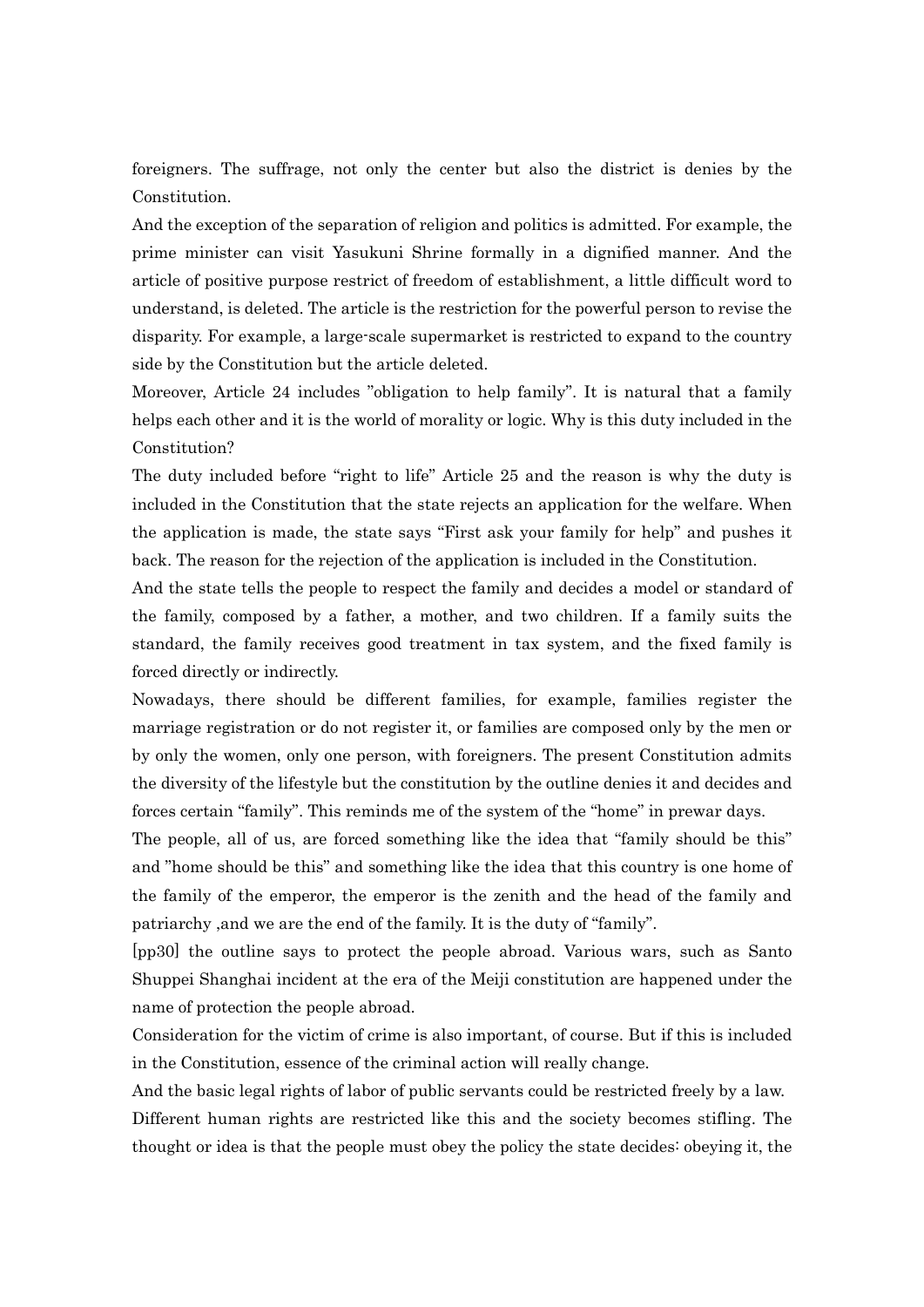people are accepted: opposing it or resisting it, the people are not permitted. The heart of the Constitution is the state.

### ●About renunciation of war

~the comparison with the draft of Constitutional amendment of  $LDP \sim$ 

Renunciation of war is more important than any other things. [pp31]

Unfortunately, the number of the person killed in the war is increasing and the war never ends [pp32]. I thought war would be over after the World War Ⅱ, but it was a big mistake. Wars happen around the world. At the present time, there are wars all over the world.

Japan [pp33] renounced every war. It is included in Article 9 of the Constitution and having no war potential and denial of the right of belligerency Article 2 are especially important. But the government has the idea that we have the rights of self-defense and admits the Self-Defense Forces as a unit with ability to defend ourselves, which is different with my opinion. The government still has said we can not use right to collective defense or military force abroad. In short, Article 9 of the Constitution has protected the life of the Self-Defense Forces.

Please understand Article 9 of the Constitution, especially Article 9 is important. Having no war potential and denial of the right of belligerency are very important.

Another important rights, right to live in peace, is provided like this "all peoples of the world have the right to live in peace, free from fear and want" in preamble of the Constitution [pp34]. Our Constitution takes into consideration of the people in the world, or human beings, in spite of the Constitution for Japanese.

There are many people suffered from starvation or poverty, violation of human rights, discrimination, environmental degradation, which are called "structural violence" in a difficult word, in the world. We go there positively and make a maximum effort to end structural violence, or to get rid of the cause of structural violence. It is the international contribution that Japan can do. Only the military power is not international contribution and we contribute to the world in the proud field such as reconstruction support. This idea for the international contribution is positive nonviolent pacifism in our Constitution or right to live in peace in preamble of the Constitution.

But in the draft of Constitutional amendment of LDP [pp35] deletes this right to live in peace. Having no war potential and denial of the right of belligerency are also deleted. And the foundation of Defense Force is added.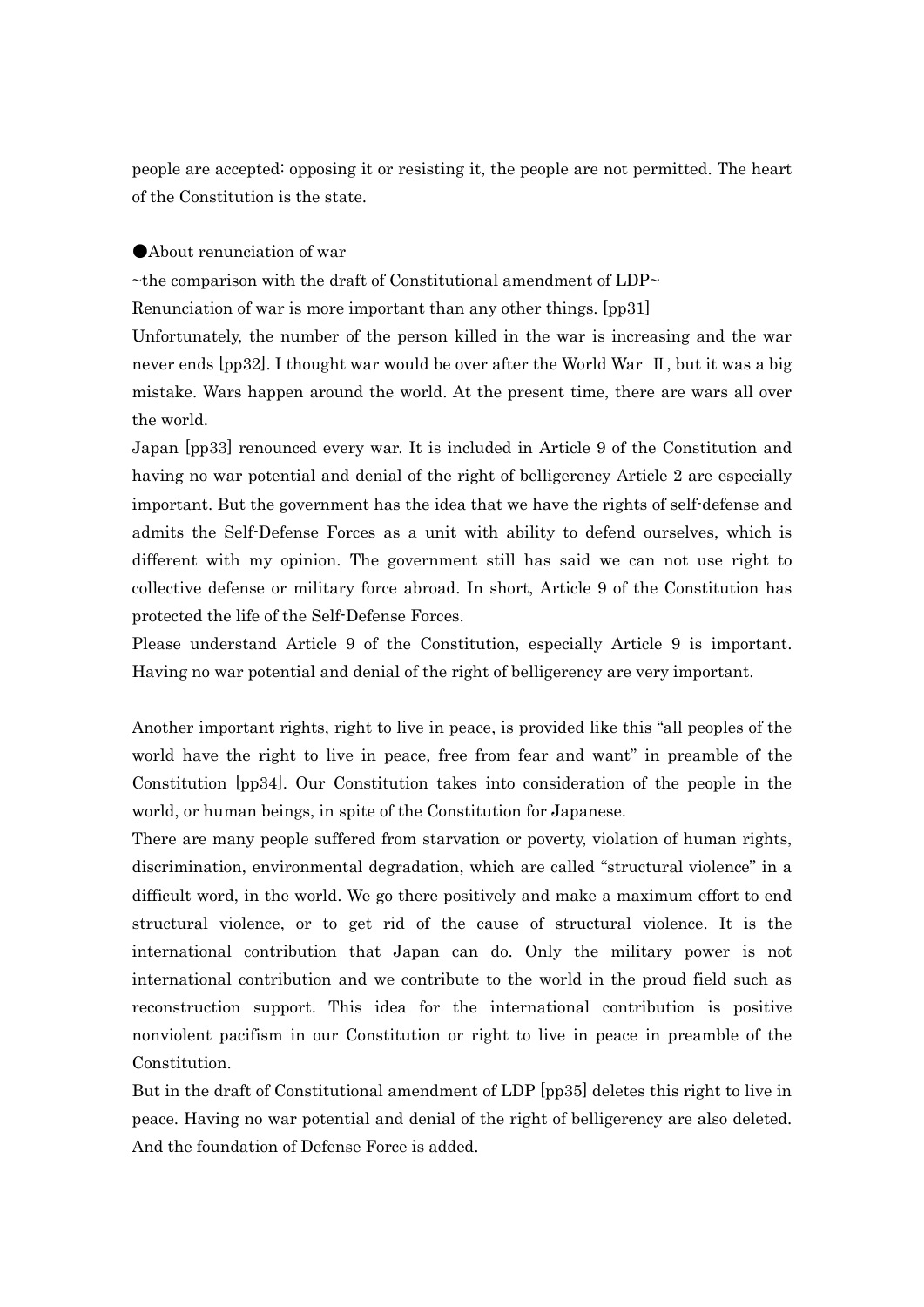●When you are asked "If our country were attacked, what's the answer?"

Now, I'll tell you about the foundation of Defense Force. Have you heard this about the topic of Defense Force: "there are problems of the North Korea or Senkaku Islands. We need armed forces to defend our country perfectly" and "if our country were attacked, what can we do? Is our country unarmed? Senkaku Islands would be robbed or we would be down by the North Korea or. Is that okay?" The people supporting Constitutional amendment often say so.

Have you heard the voice that we need armed forces to defend our country, the people's, life or heritage?

To speak plainly, the voice is "what can we do to defend them if our country were attacked?"

Well, ladies and gentlemen, if you are asked "what's the answer if our country is attacked?" how do you answer the question?

I am supporting the idea that unarmed neutrality is the best. But the present problem of the outline of LDP is that Japan is going to become a military power by found Defense Force, which is beyond "an exclusively defensive security policy" that the present LDP, or the state has governed in the form of the Self-Defense Forces. Defense Force is founded to deny an exclusively defensive security policy and to become a military power. Please understand it.

There are many people seeing this DVD who support the idea of unarmed neutrality and we do not want to have any armed forces and military strength, even the Self-Defense Forces because it violates the Constitution. In deed, I also have the same idea.

But the important thing we must do now is that we prevent our constitution from "amending undesirably", including Article 9 of the Constitution. We must say now it is awful and should be stopped that Japan will become only or normal military power by having Defense Force in defense policy of an exclusively defensive security policy, not unarmed neutrality based on the Self-Defense Forces.

If you are asked "what's the answer if Japan were attacked", you can answer "there is the Self-Defense Forces in Japan". There is the Self-Defense Forces aimed at an exclusively defensive security policy which is not unarmed neutrality, and the Self-Defenses exist for an exclusively defensive security policy and are a unit that has the force required at least to defend this country, you can answer this.

If the Self-Defense Forces can not defend our country, what's the answer? It is odd that the Self-Defense Forces can not do it, for the idea of "an exclusively defensive security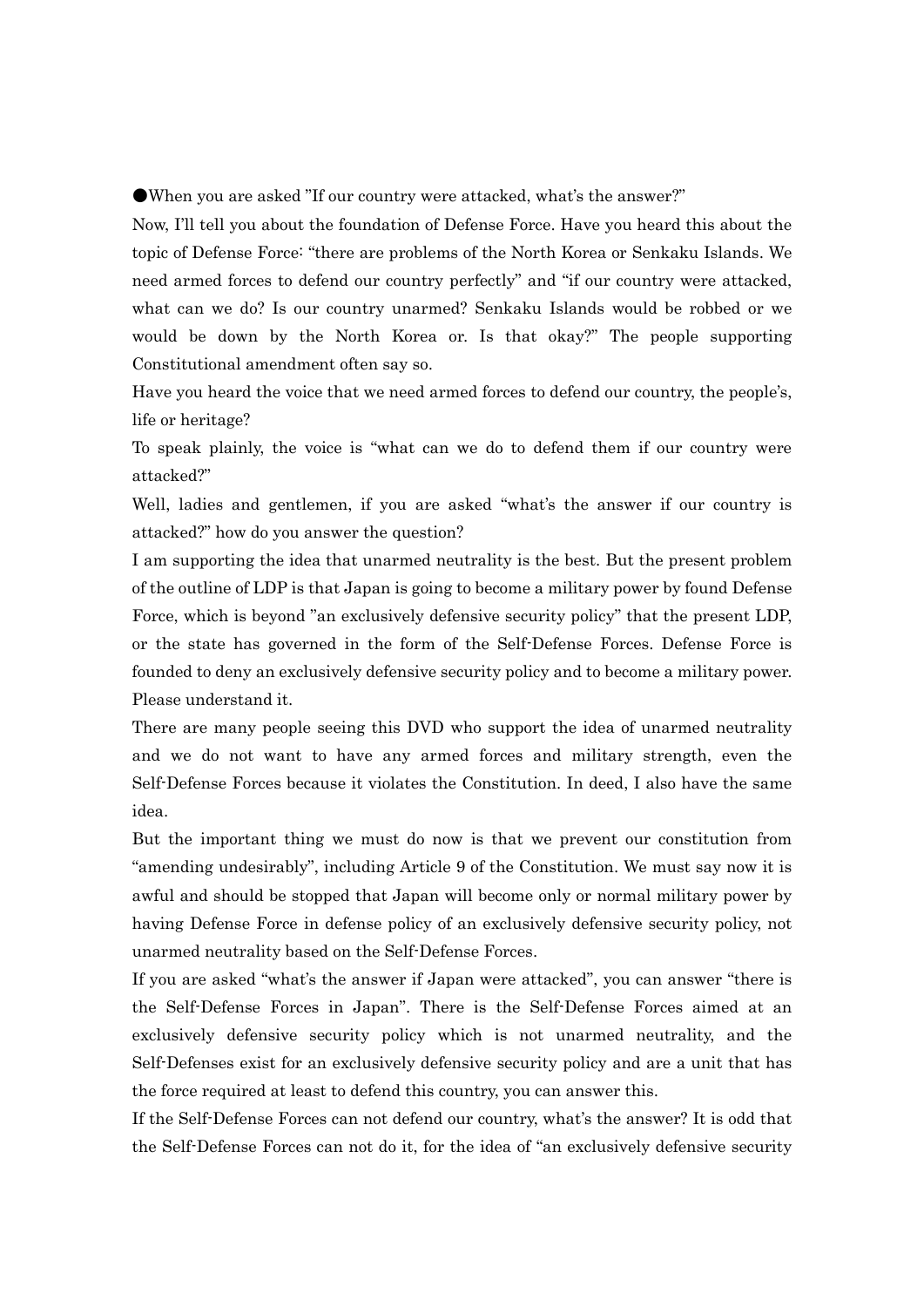policy" by the government until now is that the Self-Defense Forces can have every force required at least to defend our country, to speak exactly, it has even a small nuclear bomb under the presence Constitution and it is odd that the present Self-Defense Forces can not defend our country.

If our country could not be defended by it, it means that "we have staked several trillion yen, as much as five trillion yen on such a useless thing". And "what does the Self-Defense Forces exist for? To defend our country doesn't it exist? To defend our country don't forces required at least exist?

In short, if we need"an exclusively defensive security policy", the present forces of the Self-Defense Forces are enough and can defend our country if attacked. And it is a fake that we need have Defense Force to defend our country in case our country is attacked by other countries. Actually the aim to have Defense Force is another.

●The aim of the foundation of Defense Force

 $\sim$ If the right of belligerency were admitted, what would happen?  $\sim$ 

The government is going to found Defense Force for two aims, which does not include defending ourselves. What is that?

One is to defend Japanese alliance, the United States. When the alliance is attacked, Japan can beat the enemy, even if Japan is not attacked. In other words, Japan can participate in the war of the United States, which is called right to collective defense.

Another aim, which is not related with defense of our country, is to send troops to the world and make a war as the activity of international cooperation, to participate in the war by the name of international cooperation. This two is the reason.

The aim for Armed forces is not to defend our country. Someone may say it's not the right word, but it is true. If the aim is to defend our country, the Self-Defense Forces is enough. Formal armed forces are made in order to make the Self-Defense Forces do another thing. Please understand it.

The Prime Minister Abe said like this at the last election. "The Self-Defense Forces have been already recognized as armed forces abroad. It is unusual not to regard the Self-Defense Forces as armed forces within our country. We only regard it as armed forces ordinarily and only change the name from the Self-Defense Forces to Defense Force." Have you heard like this?

It is a lie.

The Self-Defense Forces are not recognized as armed forces abroad. They are below inexperienced. It is offensive and the government wants the Self-Defense Forces to be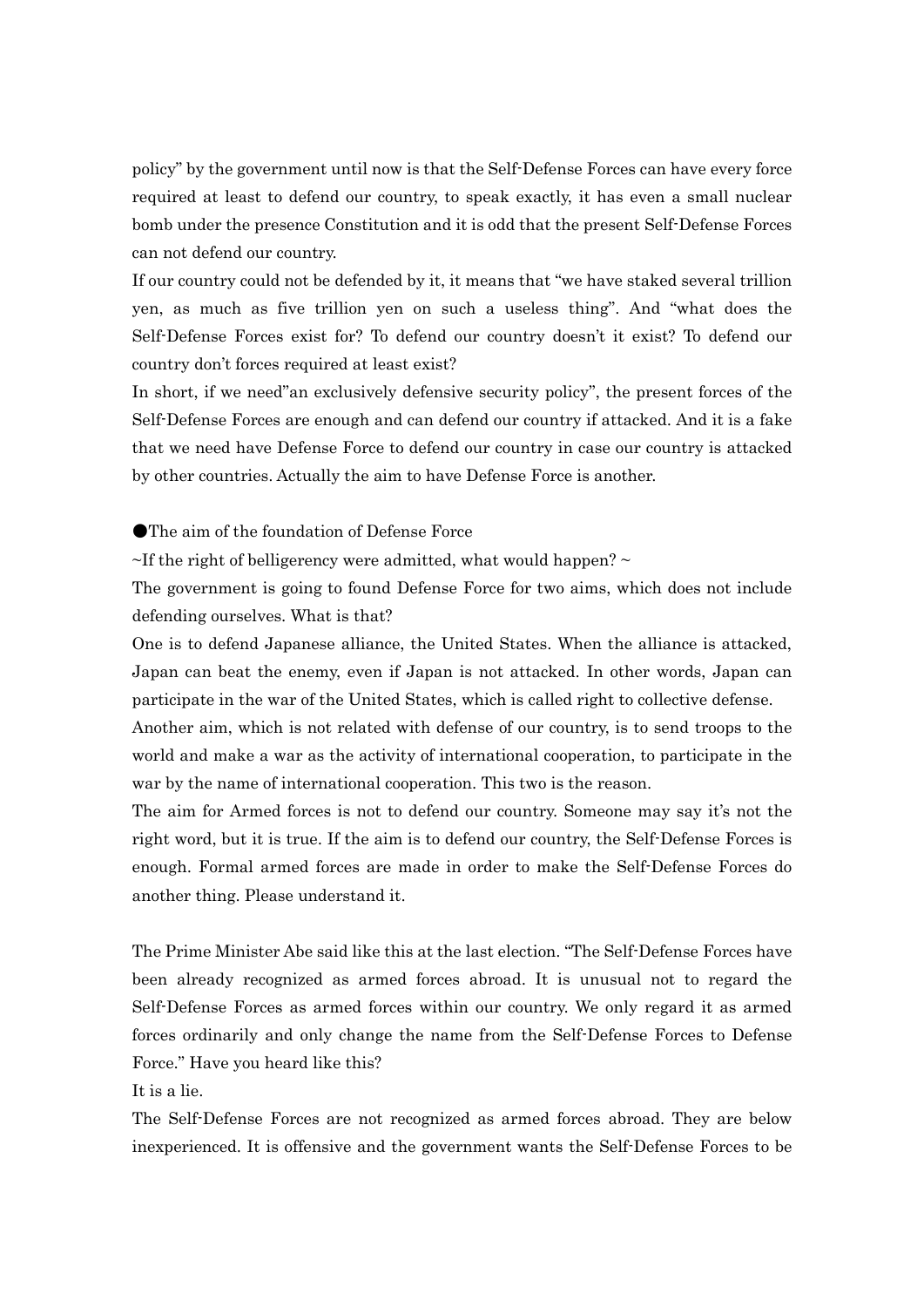armed forces.

The Self-Defense Forces can not use military force abroad, and can not use the right of belligerency, which is denied.

●About the denial of "the right of belligerency"

Now, "the rights of belligerency of the state will not be recognized" is provided in Article 9 section 2 of the present Constitution. You may not understand this word, "the right of belligerency" well.

"The right of belligerency" is the various rights admitted to warring state directly concerned in international law, not the right of having a fight with someone. To speak concretely, for example, we can kill soldiers of the hostile country which is warring state or break military establishments of the enemy, capture ships of the enemy, carry out a policy for occupation by the right of belligerency. The most important is to kill soldiers of the hostile country.

To kill soldiers of the hostile country is admitted to normal armed forces by the name of "the right of belligerency".

But Japanese Constitution has denied the right of belligerency. It means that Japanese Self-Defense Forces can not kill soldiers of the hostile country abroad because of not having the right of belligerency.

Exceptionally, the Self-Defense Forces can do unwillingly as self-defense to defend themselves. That is to say, the present the Self-Defense Forces can not kill a person abroad as a general rule, and only the case of Self-Defense and Aversion of Present Danger they can do exceptionally.

If the right of the belligerency is admitted, a general rule changes with exception. As a general rule, by being a normal and formal nation's armed forces, the armed forces can kill a person and exceptionally can not kill prisoners or civilian abroad. Is it okay that a general rule change with exception?

The change from the Self-Defense Forces to a nation's armed forces is the change that from an organization which can not kill a person, to armed forces which can kill a person as a general rule.

To have a formal nation's armed forces means that we have such armed forces as a society of citizen. That is to say, it is not a change of the name only. Our country becomes a common country, such as the United States, Great Britain or Germany, which is involved the war with no relation to Japan in order to defend the alliance, and participates in a multinational force by the name of international cooperation and can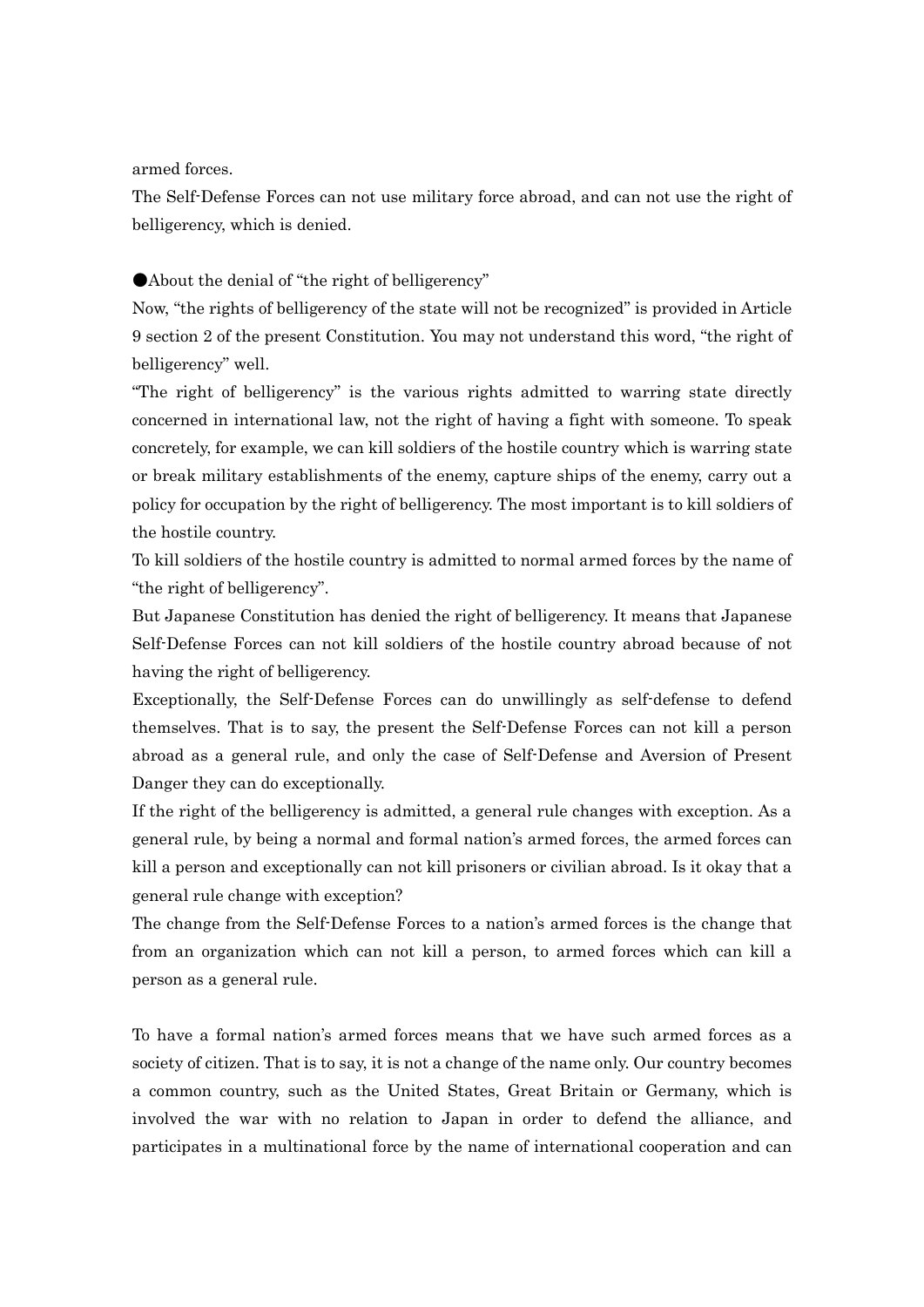escalate a war in the world. As I mentioned before, the aim is not to defend our country, Japan.

Well, what does it mean that our country becomes a common country like the Unites States or the Great Britain? Need less to say its mean. There was terrorism in Boston, the United States recently. Like this, our country becomes a common country which is targeted by many countries or terrorism and which makes us get frightened.

Is it okay that we make Japan become such a country and make over such a country or such Constitution to our children or grandchildren? My opinion is that it is wrong.

The renunciation of war is written in Article 9 Section1 of the Constitution of the draft of Constitutional amendment of LDP. [pp36] The politician of LDP or Abe will say certainly "every one, please be peace of mind. Pacifism is written properly. Renouncing wars is also written." Even though Section 1 renounces wars, it is not adequate. " prevent exercise of the right to defense" Section 2 is written and denial of the right of belligerency is deleted, which are not written in here. Our country becomes a country that can make a war. [pp35]

Our country will be able to use military force unlimitedly by the name of self-defense or international cooperation, to speak briefly, be able to make a war. Please understand that the aim of the amendment is not to defend Japan.

●How will our lives change if the LDP-proposed constitution is implemented

This [pp37] will influence our life variously.

As I mentioned before, our country becomes an organization aiming at killing a person. Military affairs and national defense have priority over every thing and if you say you do not want to cooperate with it, you may be said "why! You are an unpatriotic person or a coward". Abuse between Japanese like this may occur.

The number of the applicants for the soldier will decrease and the wounded young will come back. We should accept them.

Draft system will be possible. By having this Defense Force, it is possible in theory. Politicians will say "we do not impose draft system on the people" But it is true that draft system will be possible.

And military expenditure will increase and it is natural to increase taxes or cut social security expenditure in order to cover the military expenditure.

It is also natural to maintain the nuclear power station in order to hold nuclear power latently.

And the arms exports will be started. Japan will become the just merchant of death by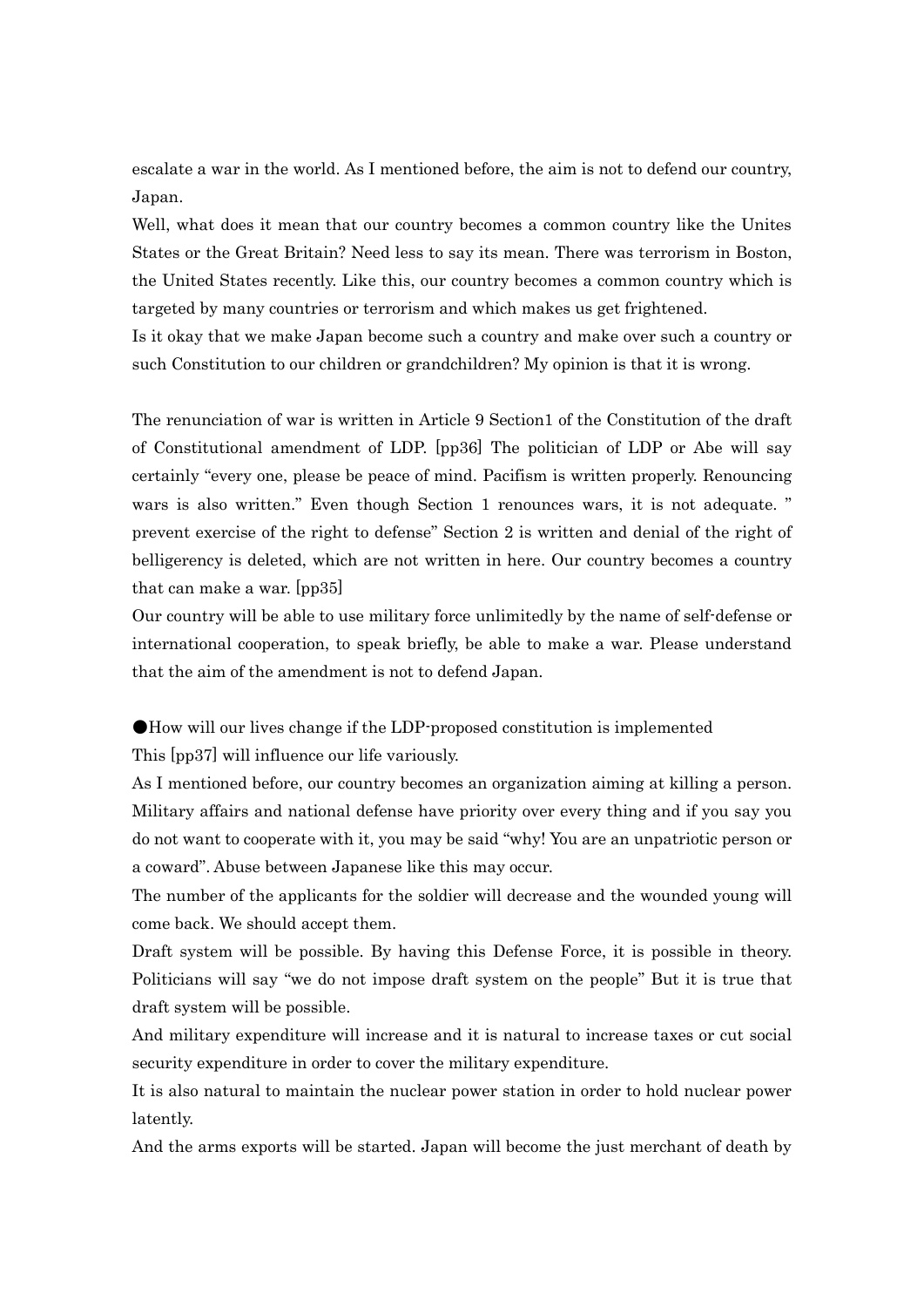having close relationship with war industry or by opening of the arms exports.

A change from the Meiji constitution to the Constitution of Japan is that we should stop like this [pp38]. There are many changes, from the Imperial Sovereignty to the sovereignty of the people, from a country continuing war to a country discontinuing a war, from a country using education such as the Imperial Rescript on Education for the state to a country which does not intervene with the education, from a country using religion or Yasukuni Shrine to a country separates religion and politics, from a country that was a complete centralizer to a country which guarantees local government, from a country that discriminated against physically disabled person and women, children to a country which does not discriminate, from a country that has peer and zaibatsu, zamindar to a country corrects disparity, a country that forced self-responsibility to a country which has complete welfare. And the most important is a change from individuals for the state to the state for individuals.

Our country changed from a country valued emperor and the state to a country valued each people.

This change is called a regime after the war. A man who wants to free ourselves from a regime after the war became Prime Minister. Where does he go? He is going to go before the war wholly. We may not say even a country discriminates but our country is going to go before the war.

The Constitution of Japan has two main features [pp39]. One is Constitutionalism to respect individuals. This is the wisdom of human beings.

Another is nonviolent pacifism. This is the expression of Japanese mind and the Japanese wisdom.

There are the same point and different point with foreign countries. Both the two are denied by the draft of Constitutional amendment of LDP [pp40].

This draft parts from the Constitutionalism for respect of individuals and denies the wisdom of human beings. And it parts from nonviolent pacifism and denies the Japanese wisdom in order to strengthen Japan-US Alliance.

# ●About the amendment of Article 96

I have told four features of this Outline of the Draft for a Revised Constitution of LDP [pp41]. In the beginning, the government is going to ease a proposal of amendment of the constitution which changes proposals of more than 2/3 Member of Parliament into proposals of majority. The intention of Abe government is to amend only Article 96 fist. What is the problem about this ease of the necessary condition of amendment? [pp42] I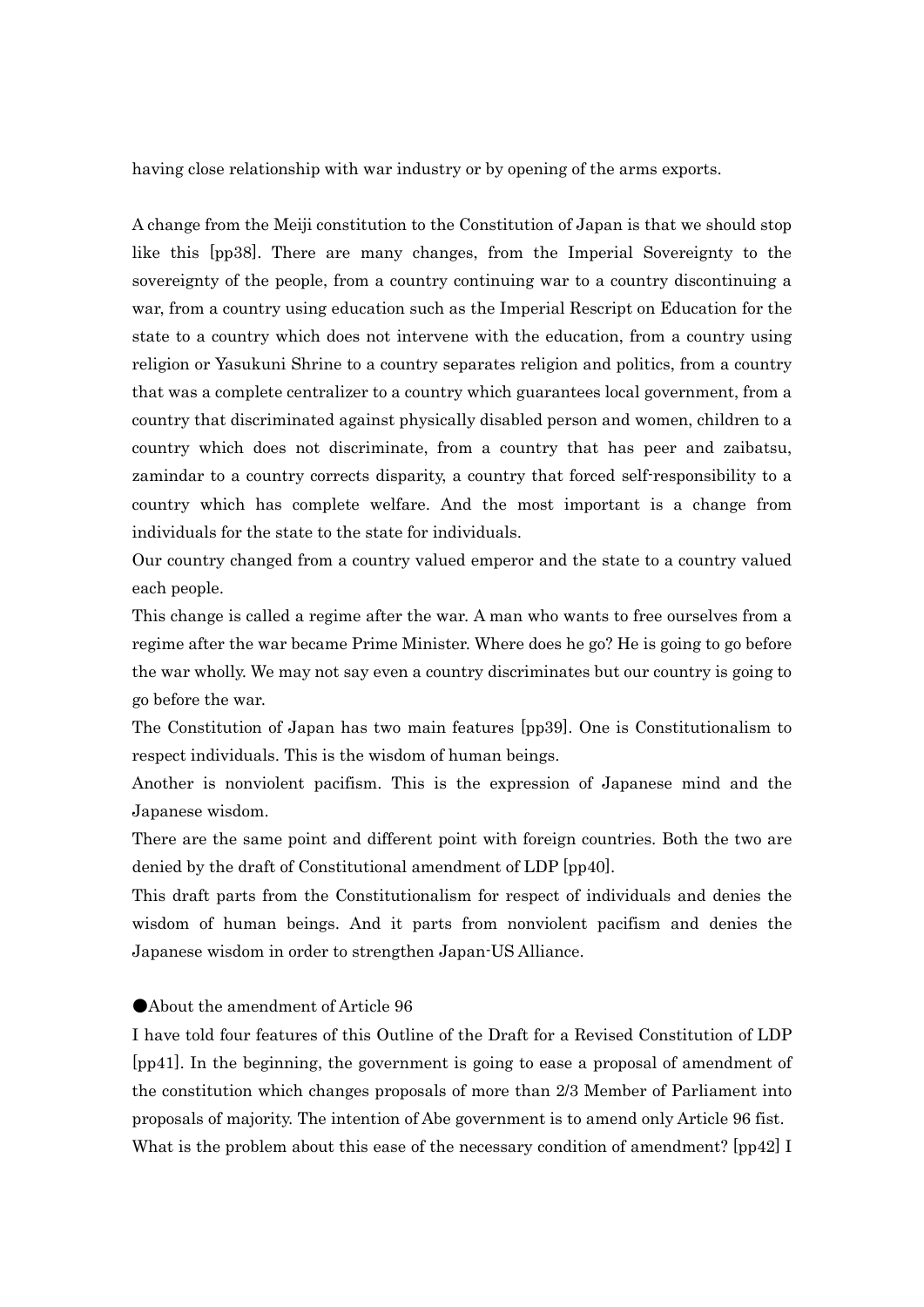will put it into order last.

A politician says because a proposal of the necessary condition is too strict to amend the constitution. That is a lie. Such as Switzerland or the United States, which has more strict procedure, has amended the constitution many times. The reason why Japan has not amended the Constitution is that Japanese people has not wanted amendment of the constitution.

Please do not forget that the real intention is to amend Article 9. This is a makeshift means like a means to go into the school by the back door.

And [pp43] Abe also said this: "it is strange that the people can not touch on amendment of the constitution if more than 1/3 Member of Parliament oppose. We start for the people to get back the constitution." This mention is nonsense.

Actually it is decided by our national referendum last but, as I mentioned first, unfortunately there is a danger that we can not judge rightly, confused by an atmosphere or manipulation of information. If we mistook the judgment, it would lead to a fatal outcome. And amendment of the constitution is proposed by a calm judgment of Member of Parliament in advance. We ourselves realize the weakness of human beings, which is the wisdom of the people.

The approval of 2/3 Member of Parliament is not made till the opposition party is also convinced and agrees to. It needs so a calm argument and consent of the opposition party. If these two is done, we can propose first.

If this was made simple, a proposal railroaded by the ruling party will be possible. This is terrible.

And  $[pp44]$  it is wrong that the people, who should be bound by the constitution, are going to lower the hurdle to become free. This is the oblivion of Constitutionalism.

By making the necessary condition the majority, the constitution may change easily by the then ruling party. This should not be admitted.

●Careful points before discussing the amendment of the Constitution

Now, when considering the amendment of the constitution, we need to be calm again [pp45] and to understand Constitutionalism itself. We need to consider the reason for being of the constitution and where and who earns a profit concretely by the amendment of the Constitution.

An amendment of the constitution is not a magic wand and if you think every thing will be better by an amendment of the constitution and you agree with the amendment, it will lead to fatal error.

We should consider concretely whether our life will be more safe and free or not.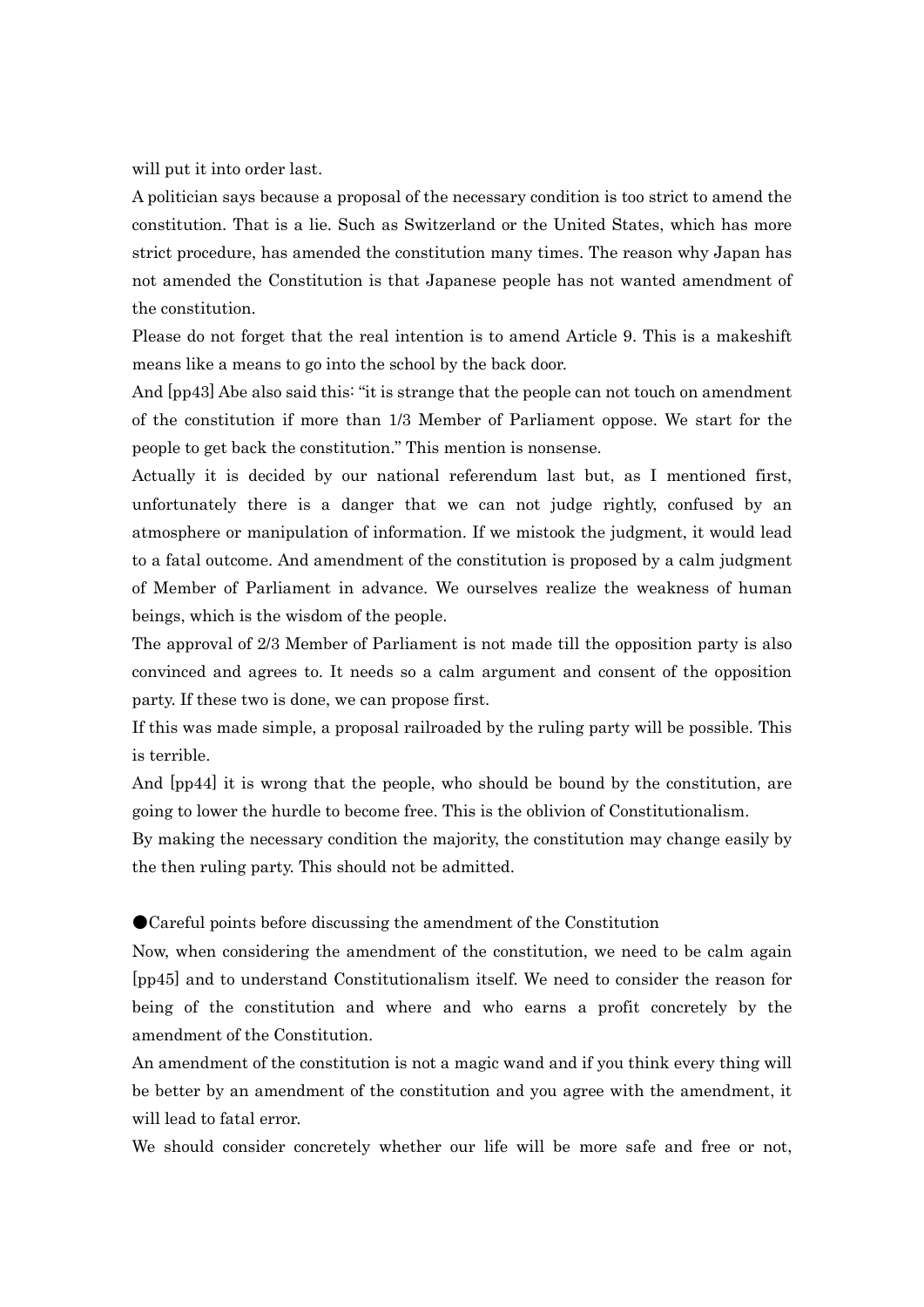whether welfare becomes perfect or not.

It is also important that we accept reality as it is and do not have optimistic views conveniently.

In stopping an undesirable amendment of the Constitution, [pp46] imagination is important. We should imagine power is dangerous and war is very terrible, and if the Constitution changes, how our life will change. And we spread the imagination. The collective power of civil is very strong and we should establish solidarity of civil, having confidence in the power.

Now, I have been engaged in trial of one man one vote [pp47]. Constitution Judgment Council to discuss amendment of Constitution is composed by a group of the people who are said constitutional offense. This is strange. The Diet itself has no democratic justice. The proposal of amendment of Constitution from such Diet should not be admitted and we should not admit it.

### ●End

Well, I have talked about the Constitution variously. What is the reason for being of the Constitution? Please verify perfectly that the Constitution exists to restrict the state and to defend our freedom and human rights, which is the essence of the Constitution. It is very important to understand that the Constitution is different from ordinary law and it is on a different level completely.

And the Constitution is a tool to restrict the state, which is called "Constitutionalism", but this draft of Constitutional amendment of LDP denies it and makes it the tool to restrict the people. We should not admit it.

And more important problem is that our freedom is restricted and the Constitution of long-held pacifism of our peace country is denied and our country becomes a common country which can make a war. What does it mean that a common country can make a war? All of us should imagine, understand and recognize that a common country means a country we have to get frightened by the terror of terrorism. And if you are said "if our country were attacked, what's the answer?" or "Senkaku Islands are robbed", "how can we defend the country from North Korea?" you should answer quickly "there is the Self-Defense Forces. In order to do another thing, Defense Force is needed, isn't it?"

Controlling the idea of unarmed neutrality, it is important to say "an exclusively defensive security policy is enough and do you want to go far ahead?"

#### Finally, I have expected everyone. [pp48]

Tomorrow's you are made by today's you. It is important to fulfill our responsibilities as